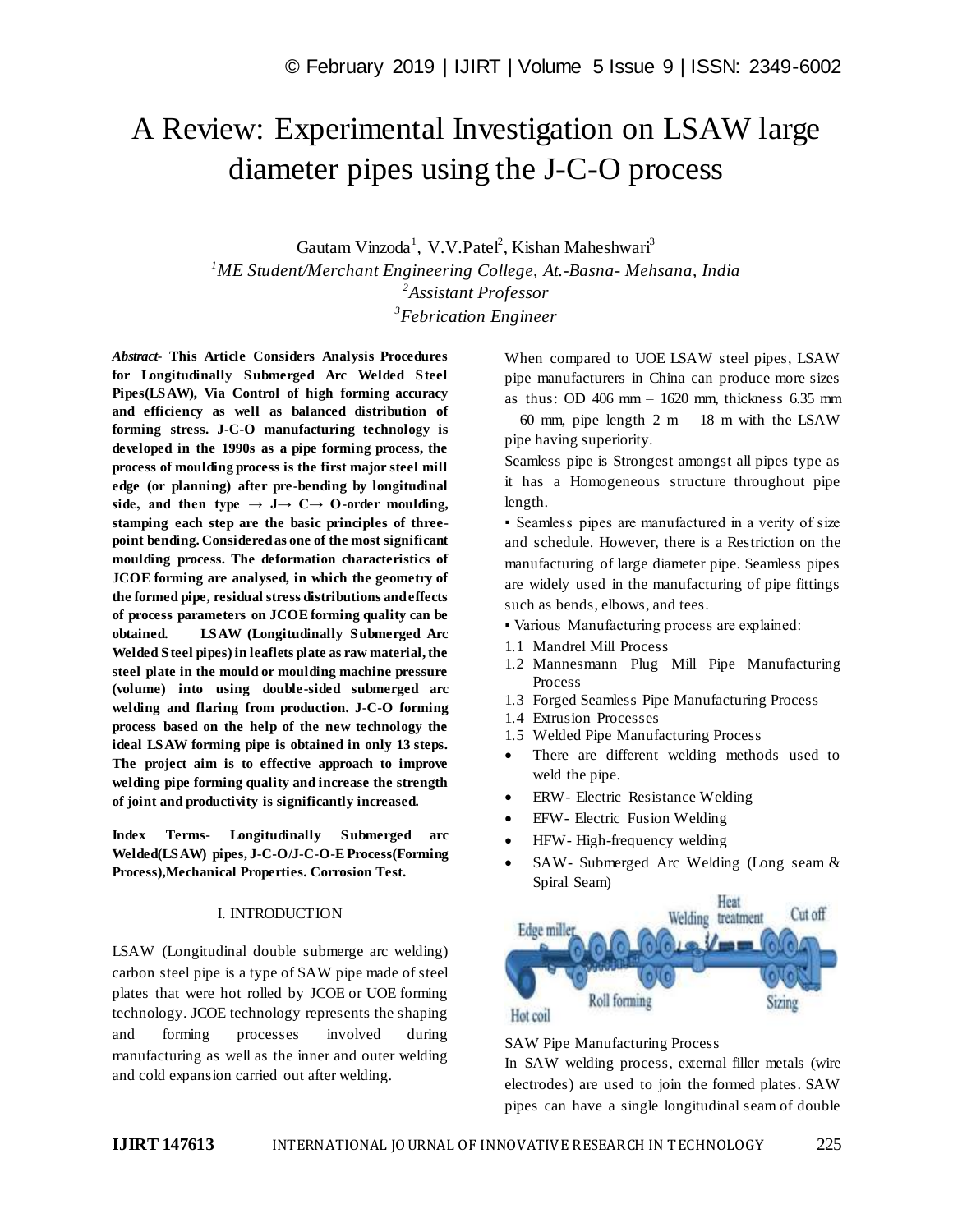longitudinal seam depend on the size of the pipe. SAW pipe are also available in the spiral seam, which is continually rolled from the single plate coil. The production rate of spiral SAW pipe is very high as compared to Straight SAW pipe. However, Spiral SAW pipe are only used in low-pressure services such as water, non-critical process services etc. Plate Rolling



## II. LITERATURE REVIEW

Giannoula C et al.(2016) [1] works on Finite element analysis of UOE manufacturing process and its effect on mechanical behavior of offshore pipes, The present study examines the effect of UOE line pipe manufacturing process on the structural response and resistance of offshore pipes during the installation process using advanced finite element simulation tools. The cold bending induced by the UOE process is simulated rigorously and, subsequently, the application of external pressure and structural loading (bending or axial force) is modeled, until structural instability is reached. In the first part of the paper, the UOE cold-bending manufacturing process steps are simulated in detail. The analysis is based on a 24 in. (609.6 mm) diameter pipe with nominal thickness equal to 32.33 mm (1.273 in.) and adopts the forming geometrical parameters of a case study introduced elsewhere.

Tianxia Zou et al.(2015) [2] work on A numerical method for predicting O forming gap in UOE pipe manufacturing, Large diameter welded pipes used in oil and gas pipelines are primarily manufactured by the UOE process, which consists of U forming, Oforming, and expansion procedures. The formation of O-forming gap in the O-forming stage is a key processing factor and it involves complex plastic deformation and springback of the steel plate. In this paper, a numerical method is proposed for predicting geometric configuration and O-forming gap of steel plate after C–U–O-forming. A numerical method for predicting O-forming gap in UOE manufacturing is presented. The formation mechanism of O-forming gap is unveiled. The influence of processing parameters on O-forming gap is studied. UOE parameter design can be carried out efficiently based on the proposed method. O-forming gap can be well controlled by the optimization of UOE parameter design.

Fan LF et al.(2015) [3] Multi-objective optimization of crimping of large diameter welding pipe, the results provide an effective approach for improving crimping quality and reducing design times. Crimping is widely adopted in the production of large-diameter submerged-arc welding pipes. Traditionally, designers obtain the technical parameters for crimping from experience or by trial and error through experiments and the finite element (FE) method. However, it is difficult to achieve ideal crimping quality by these approaches. To resolve this issue, crimping parameter design was investigated by multi-objective optimization.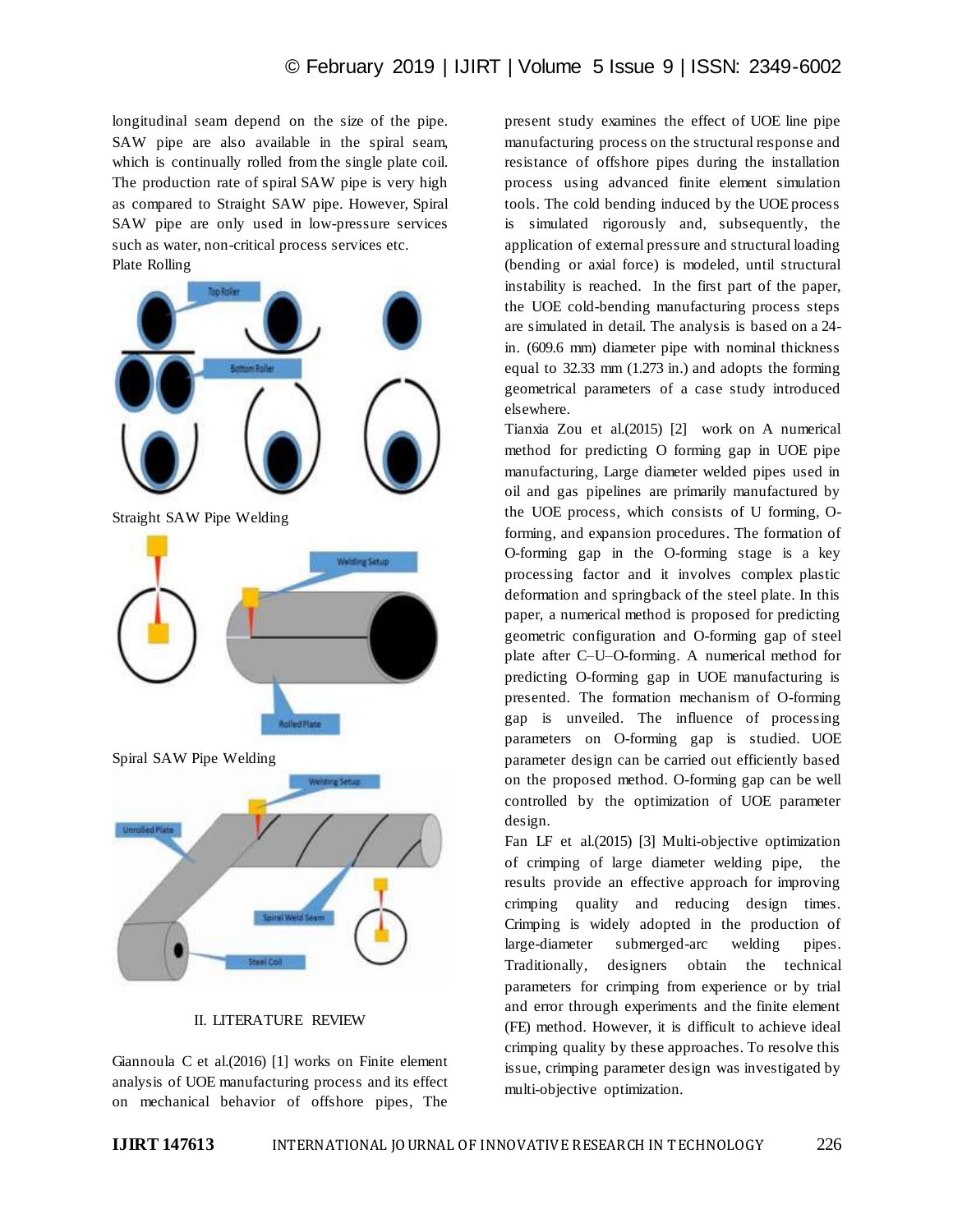Fan LF et al.(2015) [4] Robustness design for crimping of large diameter straight welded pipe, To improve crimping forming quality, this paper investigated crimping which was simulated using the FE code ABAQUS and the FE model was validated experimentally. The research results show that the optimization design scheme can improve the product performance, and increase the reliability from 4.2% to 97.7% and ensure the product quality. Thus, the results herein provide an effective approach for crimping parameter design

Fan LF et al.(2012) [5] Quality control on crimping of large diameter welding pipe., Crimping is used in production of large diameter submerged-arc welding pipes. Many researches are focused on crimping in certain manufacturing mode of welding pipe. The sensitivity analysis indicates that the effects of length of crimping, technical parameters of punch on forming quality are significant. In particular, the data from simulation analysis are regressed by response surface method (RSM) to establish prediction model. The feasible technical parameters are obtained from the prediction model. This method presented provides a new thought used to design technical parameters of crimping forming and makes a basis for improving crimping forming quality.

Zhao Jun et al.(2011) [6] work on Study on intelligent control technology for forming steel pipe of pipeline with JCO process and By employing the intelligent control technology of JCO process, and combining with the error compensation technology between bending steps, the ellipticity of the formed pipes is less than 1.5% and the high-quality pipes can be manufactured without the operator's experience. Based on plastic bending engineering theory and machine vision technology, the intelligent control strategy for forming the steel pipe with JCO process is presented. And an intelligent control system for forming the steel pipe is developed.

Zhao Jun et al.(2011) [7] work on Four-point bending JCOE process: A new technology for forming longitudinally submerged arc welding pipe, Based on the analysis of the mechanical principles of the "fourpoint bending JCO(J-Forming C Forming O-Forming)" process for LSAW(longitudinal submerged arc welding) pipe as well as theoretical and experimental researches on "compression to make round" ,this paper presented a new technology called the "four-point bending JCOC(J Forming C-

Forming O-Forming and Compression to make round) process". The advantages of the new technology included fewer steps of formation, higher productivity, the dispensing with crimping process, less residual stress, higher flexibility, better forming quality and preventing the expansion of flaws. Scaling down the mold and pipe dimensions in accordance with the principle of similarity, this experiment used the new technology to make Φ260.4mm×4.7mm pipe samples from Φ1219mm×22mm of X80 steel pipe. The samples made by the new process met production requirements with the ovality up to 0.5%.This indicated that the new technology had good marketing and engineering applications.

Gao Y et al.(2010) [8] Finite element analysis of JCO forming process for longitudinal seam submerged arc welded pipes, This paper presents a study of spring back in the JCO forming process for welded pipe with diameter 1067 mm, wall thickness of 19.1 mm of X70 based on the plate bending theory by the method of FEM analysis combining with production practice. The results from the simulations compared with those from practical production, good correlation being achieved. The work shows that the finite-element method can be used to predict JCO geometry. The relationship between punch displacement, the bending angle under loading and after spring back, and spring back angle is deduced and can be used to optimise process parameters and guide the production practice.

M.D.Herynk et al.(2007) [9] presented Effects of the UOE/UOC pipe manufacturing processes on pipe collapse pressure, Large-diameter pipes used in offshore applications are commonly manufactured by cold-forming plates through the UOE process. The plate is crimped along its edges, formed into a Ushape and then pressed into an O-shape between two semicircular dies. The pipe is welded closed and then circumferentially expanded to obtain a highly circular shape. Collapse experiments have demonstrated that these steps, especially the final expansion, degrade the mechanical properties of the pipe and result in a reduction in its collapse pressure upwards of 30%. Increase in the O-strain and decrease in the expansion strain improve the collapse pressure. Substituting the expansion with compression can not only alleviate the UOE collapse pressure degradation but can result in significant increases in collapse performance.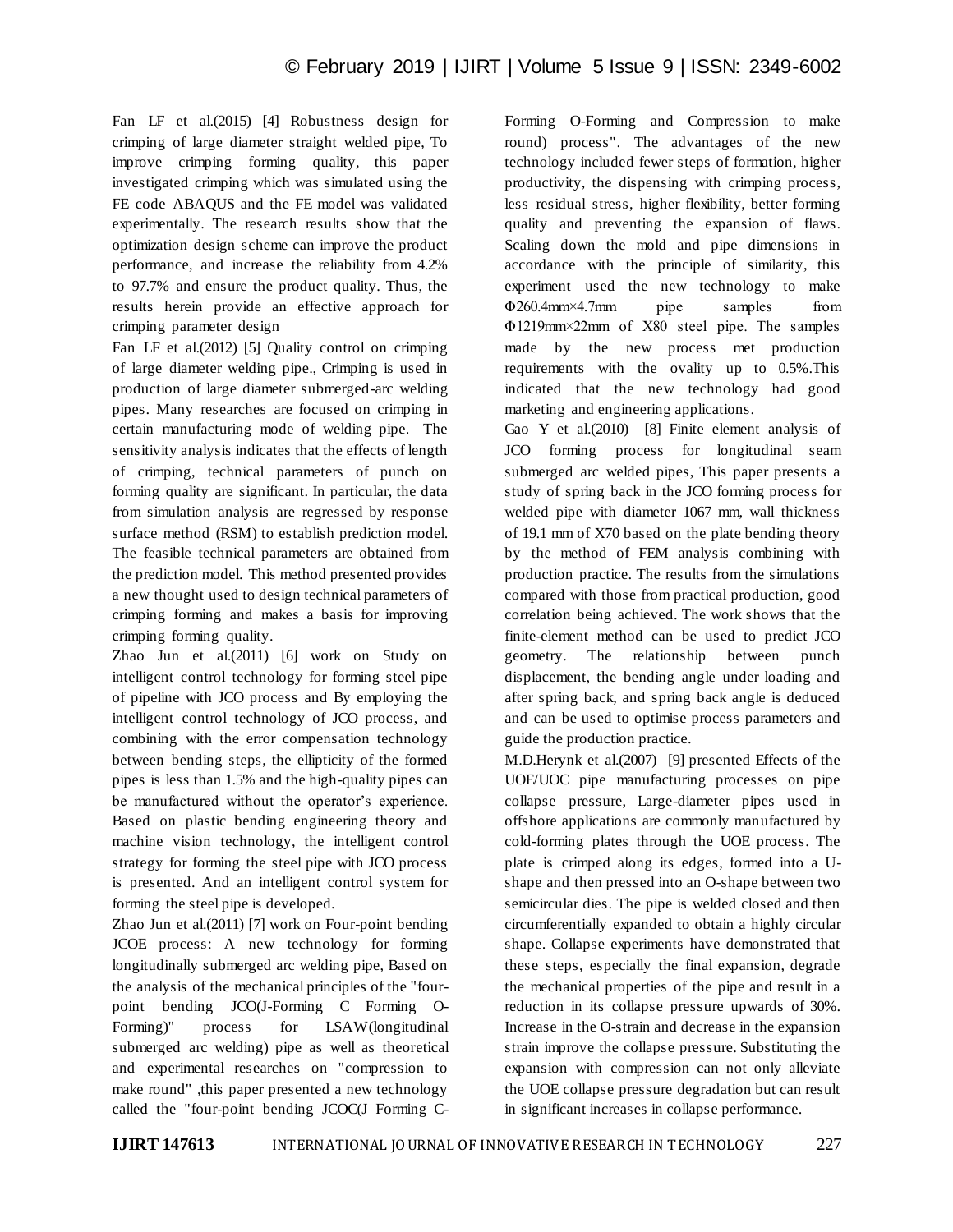Palumbo G AND Tricarico L(2005) [10] work on Effect of forming and calibration operations on the final shape of large diameter welded tubes. Large welded tubes are primarily used in oil pipelines and offshore platforms. They are actually produced by the steelmaker industry ILVA-Laminati Piani, Taranto (Italy). The production process is characterized by three phases: (1) forming; (2) welding and (3) calibration. In addition, the first phase is composed by three steps: the forming of the longitudinal border of the blank (C-forming); the air bending of the Cformed blank (U-bending) and the forming inside a circular shaped die of the U-formed blank (O forming). After the welding phase, the final forming operation (calibration) is performed to correct the tube distortion due to the thermal input using a special purpose machine (expanding machine).

Liu J et al.(2005) [11] work on Effects of the parameters of prebending on Oforming of pipe in UOE process, Detailed finite element analyses were conducted on the effects of prebending parameters, prebending angle and prebending radius, on the Oforming in UOE process for welded pipe. The analysis shows that prebending process can improve the profile curvature of O-formed pipe. The curvature is markedly improved if the prebending angle exceeds 25. With the increase of the prebending angle, the curvature of O-formed pipe inclines to homogeneous, while the forming force increases with the prebending angle. The profile of O-formed pipe can be optimized when the prebending radius is within 1.0 to 1.3 times nominal radius of pipe line. The curvature markedly changes along profile if larger or smaller radius is adopted. In the case of constant compress strain, the forming force is larger at the above favorable radius. However, in the case of constant forming force, the above favorable radius is still more favorable on the profile of pipe.

### III. RESEARCH GAP

• After studying the research paper, many researches now focus on the UOE forming process, and the JCOE forming process was less widely noticed. In the early stage, the researches depended on experiment. Most of papers were related to crimping and calibration, few related to JCO forming. Although the results are useful to guide production, they are difficult to promote in further and lack of universality.

• The analytical method based upon simplifications of process and material behaviour is adopted to study the crimping, calibration and air bending in JCO forming process. The analytical method upon simplifications of process and material behaviour is adopted to study the crimping, calibration and air bending in JCO forming process. The analytical method generally has to be formulated with significant simplifications of forming conditions which can considerably affect the accuracy of the results. Finite element analysis (FEA) is an efficient tool for researching JCOE forming process.

## REFERENCES

- [1] Giannoula C, Spyros AK, George EV(2016) Finite element analysis of UOE manufacturing process and its effect on mechanical behavior of offshore pipes. Int J Solid Struct, 83, 13-27
- [2] Zou T, Wu G, Li D, et al(2015) A numerical method for predicting O-forming gap in UOE pipe manufacturing. Int J Mech Sci, 98, 39-58
- [3] Fan LF, Gao Y, Yun JB, et al(2015) Multiobjective optimization of crimping of largediameter welding pipe. J Cent South Univ, 22, 2540-2548
- [4] Fan LF, Gao Y, Yun JB, et al(2015) Robustness design for crimping of large diameter straight welded pipe. China Mech Engg., 26(8), 1112- 1116
- [5] Fan LF, Gao Y, Li Q, et al(2012) Quality control on crimping of large diameter welding pipe. Chin J Mech Engg, 25(6), 1264-1273
- $[6]$  Zhao J, Li J, Qu XY, et al $(2011)$  Study on intelligent control technology for forming steel pipe of pipeline with JCO process. Sci China Technol Sci, 54(10), 2754-2759
- [7] Zhao J, Sun H, Li J, et al(2011) Four point bending JCOC process: a new technology for forming longitudinally submerged arc welding pipe. J Plast Engg, 19(6), 59-62 3
- [8] Gao Y, Li Q, Fan L(2010) Finite element analysis of JCO forming process for longitudinal seam submerged arc welded pipes. J Model Identify Control, 11(3/4), 239249
- [9] Herynk MD, Kyriakides S, Onoufriou A, et al(2007) Effects of the UOE/UOC pipe